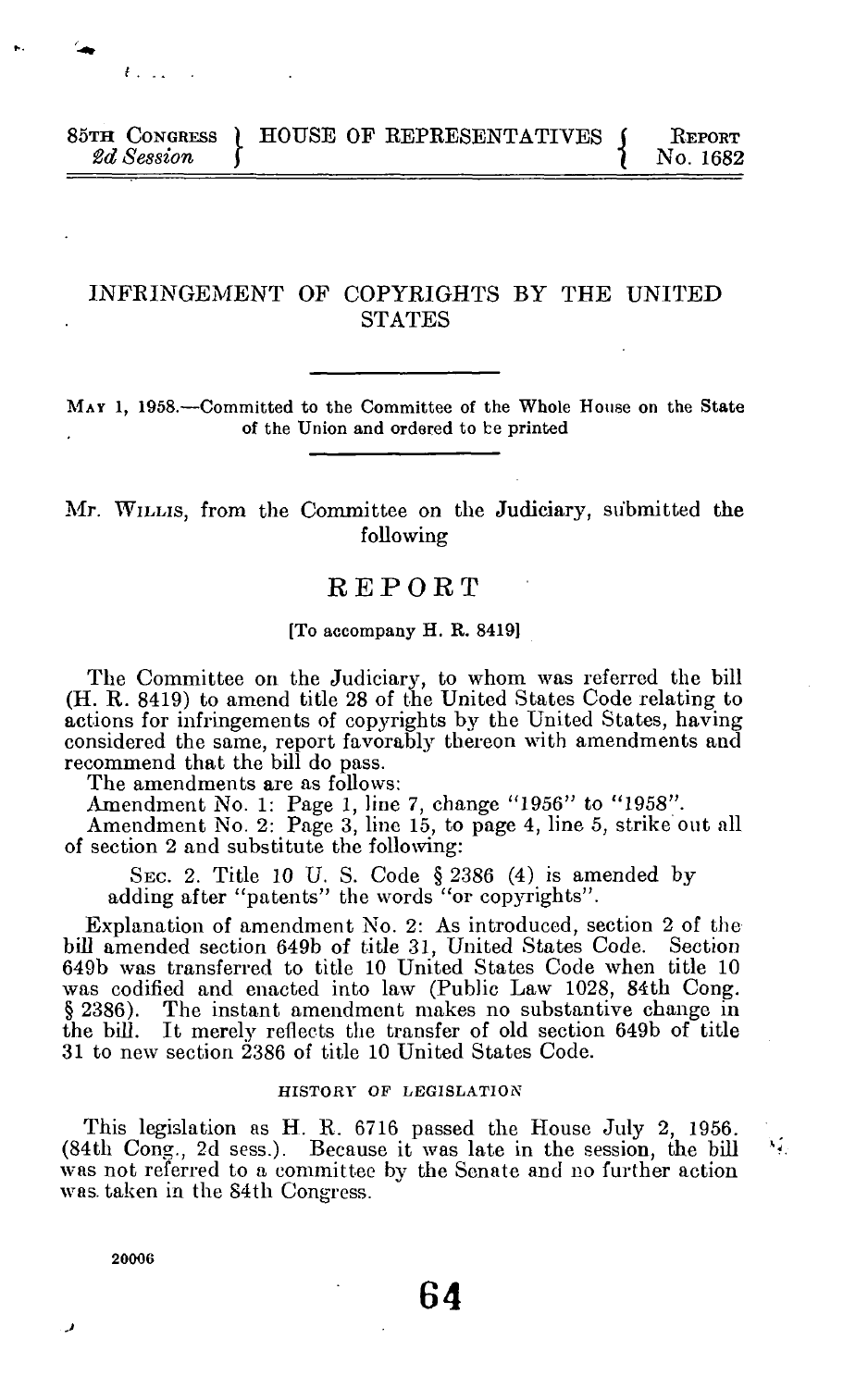**2 INFRINGEMENT OF COPYRIGHTS BY THE UNWED STATES** 

### **PURPOSE AND STATEMENT**

The purpose of this bill is to provide a remedy in the Court of Claims for the infringement by the United States Government, or by any contractor acting with its consent, of any work protected under the copyright laws of the United States. To put it another way, the bill would waive the sovereign immunity of the United States for infringement of copyrights by extending the provisions of section 1498. title 28, United States Code, to permit an action in the Court of Claims for copyright infringements.

It has long been an established principle that the Federal Government should not appropriate private property without making just compensation to the owner thereof. For most types of property, the principle has been implemented by legislation permitting a property owner to bring suit against the Federal Government when he believes that just compensation has not been made, for example, in the field of patents  $(28 \text{ U. S. C. 1498})$ . Other fields include admiralty, contracts, and torts.

There is, however, one form of property—property in copyrights for which existing law does not provide a definite workable and equitable procedure for the property owner. There has been no specific legislative provision authorizing suits against the Government for infringement of copyrights as there has been for patents.

When the Government deliberately publishes a copyrighted article without obtaining the prior consent of the copyright proprietor, the general assumption would be that the holder, pursuant to the principles of "just compensation" under the fifth amendment of our Constitution, should be entitled to an action against the Government for infringement. Yet no such infringement cases have been reported. so far as this committee can determine. The reason appears to be that the Government, under still another established concept, i. e., "sovereign immunity," must consent to be sued for this particular type of wrong, and as yet has not so consented. Recently there has been some discussion to the effect that the Federal Tort Claims Act may have removed this prohibition against suing the Government. but a consideration of the legislative history of that act indicates that the prohibition has not been affected.

While the Government enjoys this immunity against suit for infringements in copyright actions, it should be pointed out that Government employees, even though acting within the scope of their employment, do not. This is for the reason, according to the decisions of our courts, that "sovereign immunity" covers only the Government and does not extend to its employees. As stated by the Supreme Court in *Belknap* v. Schild (161 U.S. 10), a patent case:

The exemption of the United States from judicial process does not protect their officers and agents, civil or military, in time of peace, from being personally liable to an action of tort by a private person whose rights of property have been wrongfully invaded or injured, even by authority of the United States  $***$ . Such officers or agents, although acting under the order of the United States, are therefore personally liable to be sued for their own infringement of a patent.

65 -

 $\sqrt{2}$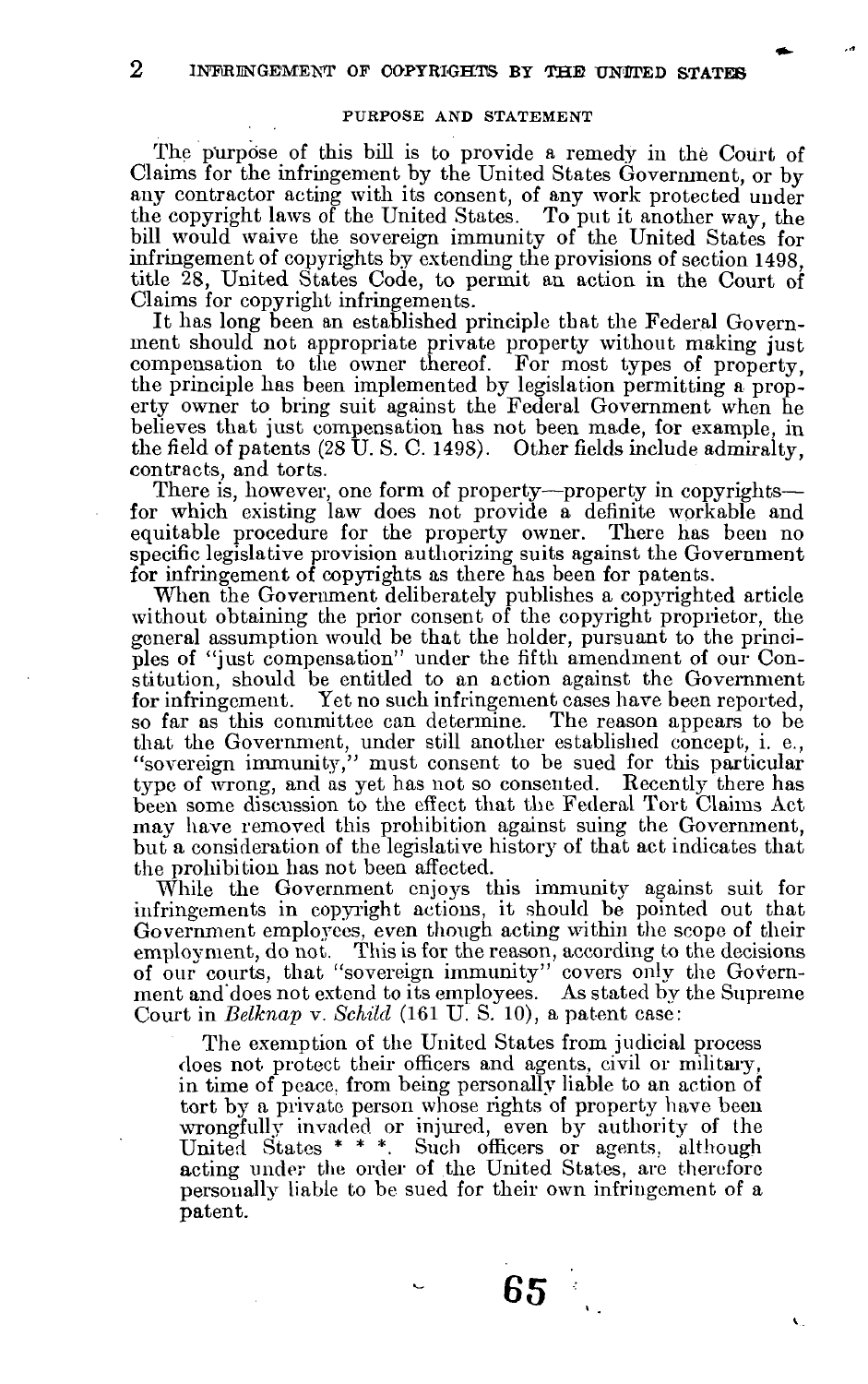Again, in *Towle* v. Ross (32 Fed. Supp. 125), defendants, acting as employees of the Government, made photographic reproductions of plaintiff's copyrighted map. The court found for the plaintiff and against the defendants, even though they ceased publication and the reproductions were never used. Regarding the immunity defense, the court observed:

The position of the defendants as employees of the United States cannot protect them from the award of damages. The immunity of the sovereign cannot in a republic immunize its agents also. The acts were done for the benefit of the Government by the employees thereof. The foundations of arbitrary power would be firmly laid if the agents could violate the rights of citizens and themselves escape unscathed.

It seems inequitable, that employees of the United States, acting for the benefit of the Government, are now personally liable for copyright infringement and that the Government is not. It appears proper to this committee that the Government should assume responsibility for such acts. Furthermore, it seems illogical to treat copyright infringements by the United States differently from patent infringements, in view of the established principle that the Federal Government should not be appropriating private property without just compensation, which principle was long ago adopted with regard to infringement of patents. The instant bill is designed to correct this situation both with respect to the copyright owner and to Federal officers and employees, and to the public generally.

### **EXPLANATION OF BILL**

The bill is based, generally, upon provisions similar to those now existing in Federal law for patents, but with modifications appropriate to the nature of copyright property. Provision is made for suits in the Court of Claims. In addition, it affords the right of recovery for copyright infringements by contractors and subcontractors who perform work for the United States where such contractor infringes with the consent of the Government. It protects the Government employee, acting in the scope of his employment, by providing that the copyright owner's only remedy is by action against the United States Government. The bill further provides that a Government employee shall also have a right of action against the Government, except in those instances where he was in a position to order, influence, or induce use of the copyrighted work by the Government. The bill does not, however, confer a right of action on any copyright owner or any assignee with respect to any copyrighted work prepared by a person while in the employment of the United States where the copyrighted work was prepared as a part of the official functions of the employee or in the preparation of which Government time, material, or facilities were used. The bill also provides for compromise settlement of any claim which the copyright owner may have against the Government by reason of its infringement.

The bill provides a 3-year statute of limitations for filing infringement actions against the Government. The 3-year period of limitation was adopted in order to conform this bill to Public Law 85-313  $(85th Cong.)$  which sets up a uniform statute of limitations of 3 years

 $\overline{\phantom{a}}$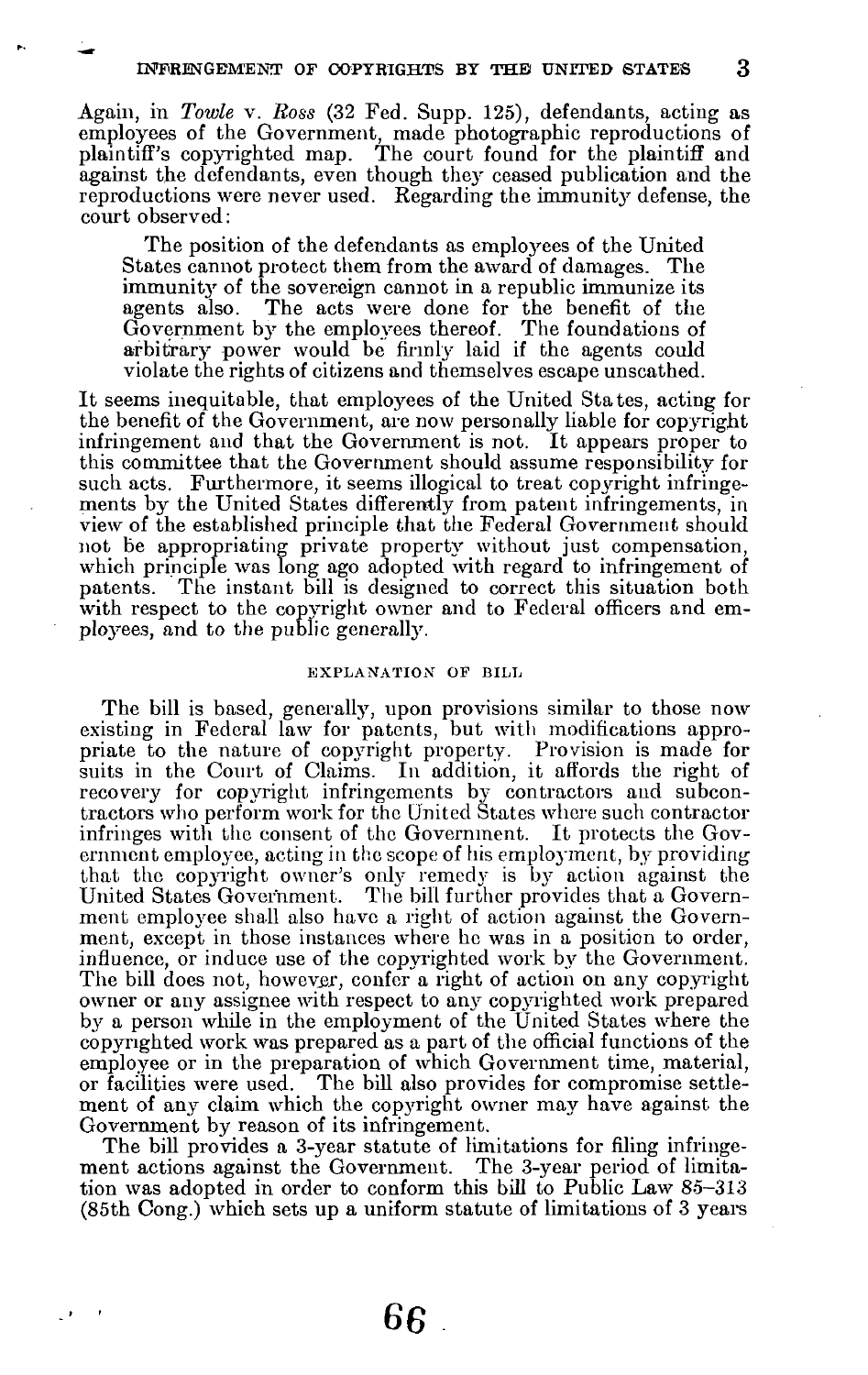**on civil actions involving copyright infringements. Where there is a claim against the Government for infringement, the legislation provides for the tolling of the statute of limitations during the time negotiations are underway for the compromise settlement of the claim.** 

**Section 2 of the bill, as amended, amends section 238 6 (4) of title 1 0 , United States Code, an appropriation section, which provides generally that appropriations for the military departments available for the procurement of supplies and equipment, shall also be available for the purchase or acquisition of certain listed rights in the patent, copyright, and technical data fields.** 

**Section 3 of the bill contains technical provisions and was adopted in order to amend the section catchline and chapter analysis of title 28, United States Code. Title 28 is one of the United States Code titles which has been enacted into positive law.** 

**There follow the reports from the Library of Congress, Government Printing Office, United States Information Agency, Secretary of Commerce, Department of the Navy, Department of State, and the American Bar Association, all of which were received by this committee at the time it considered the predecessor bill of the 84th Congress, H. R. 6716 .** 

> THE LIBRARIAN OF CONGRESS, *Washington, November 25, 1955.*

### Hon. EMANUEL CELLER,

*House of Representatives,* 

*House Office Building, Washington, D. C.* 

**DEA R MR . CELLER: This will acknowledge receipt of your request, dated November 16 , 1955 , for m y views in connection with H. R. 6716 , a bill to amend title 28, United States Code, relating to actions for infringement of copyrights by the United States.** 

The bill would amend section 1498 of title 28, United States Code. **which provides for actions against the United States for patent infringement, by adding a new paragraph designed to provide a right of action against the United States in the case of copyright infringements. It would give a right of action to an aggrieved copyright proprietor in the Court of Claims, any district court, or, if the amount were under \$1,000 , the right to pursue the administrative remedies set forth in the Federal Tort Claims Act. The statutory damage pro**visions of the copyright law are made applicable to the infringements. **The statute of limitations is that made applicable to "civil actions" against the Government under section 240 1 (2 ) of title 28, United States Code (that is, 6 years). In addition, one subsection of the Federal Tort Claims Act is made inapplicable as a defense by the Government.** 

**The matter of relaxing the immunity of the Government from suit has been the subject of specific legislative enactments over the years. As a result, suits may now be filed against the Government in the field of contract, admiralty, torts, and patents. However, in one field, legislative action has failed to materialize. There has never been specific legislation authorizing actions against the Government for copyright infringement. The present bill would remedy this long-existing inequity and it would appear as a matter of principle to be worthy of favorably consideration by your coxnmittee.** 

Ac 67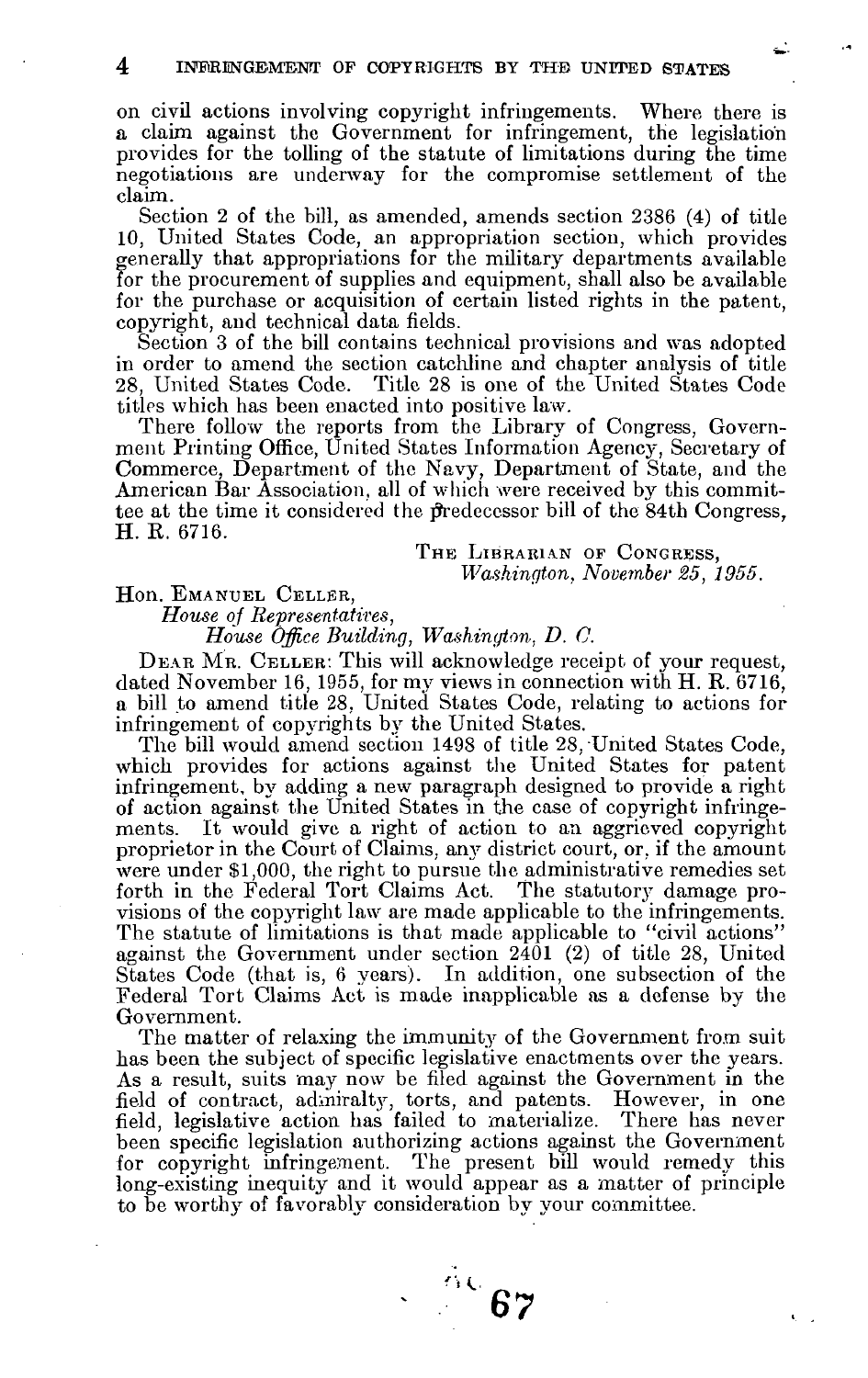**From an administrative viewpoint the enactment of the proposed bill would also be welcome. The Library operates a Photoduplications Service which receives thousands of requests annually from the public for photo reproductions of various works in the Library's collections. While the Service endeavors to respect the copyright law,**  there is always the possibility that legal action may be instituted **against a Library employee for the accidental and unintentional infringement of a copyrighted work. Although this has never materialized, the proposed bill would lay a basic for a settlement of** *any*  **such claims which might arise and thus remove the threat of legal action against individual employees.** 

**With regard to the one subsection of the Federal Tort Claims Act which is made inapplicable to the Government as a defense, section 2680 (a), title 28, United States Code, excludes from the authorization of suit against the Government any claim which is based upon an act or omission of a Government employee, exercising due care, in the execution of a regulation, whether or not the regulation be valid. The Supreme Court in the case of** *Dalehite* **v.** *U. S.* **(346 U. S. 15 (1953)) commented extensively upon the history, purpose, and function of such a provision of law. In view of that opinion and the extensive consideration heretofore given by the Congress of the problem, it may be inadvisable to deprive the Government of the defense envisioned by the above section of the Tort Claims Act.** 

**Sincerely yours,** 

**L. QuiNC Y MUMFORD ,**  *Librarian of Congress.* 

## **UNITED STATES GOVERNMENT PRINTING OFFICE,** *November 29, 1955.*

**Hon. EMANUEL CELLER,** 

*Chairman, Committee on the Judiciary,* 

*House of Representatives, Washington, D. C.* 

**DEA R MR . CELLER: Reference is made to your letter of November 1 7 , 1955 , requesting an expression of my views on proposed legislation re H. R. 671 6 to amend title 2 8 of the United States Code relating to actions for infringements of copyrights by the United States.** 

**We understand that the proposed bill would permit the United States to be sued for infringement of copyrights in the Court of Claims in the same manner as for infringement of patents. In general, we see no difficulty as far as the Government Printing Office is concerned. The normal practice of the Government Printing Office is to require the consent of the copyright holder prior to printing known copyright articles.** 

**A possible exception would be the printing of copyright articles in the Congressional Record if quoted by a Congressman, as the Government Printing Office would not be in a position to know when it might print such a copyright article and cause the Government to be sued. It is believed, however, that this is a question that may have already been considered by your committee.** 

**Very truly yours,** 

ور .

**RAYMOND BLATTENBERGER,**  *Public Printer.*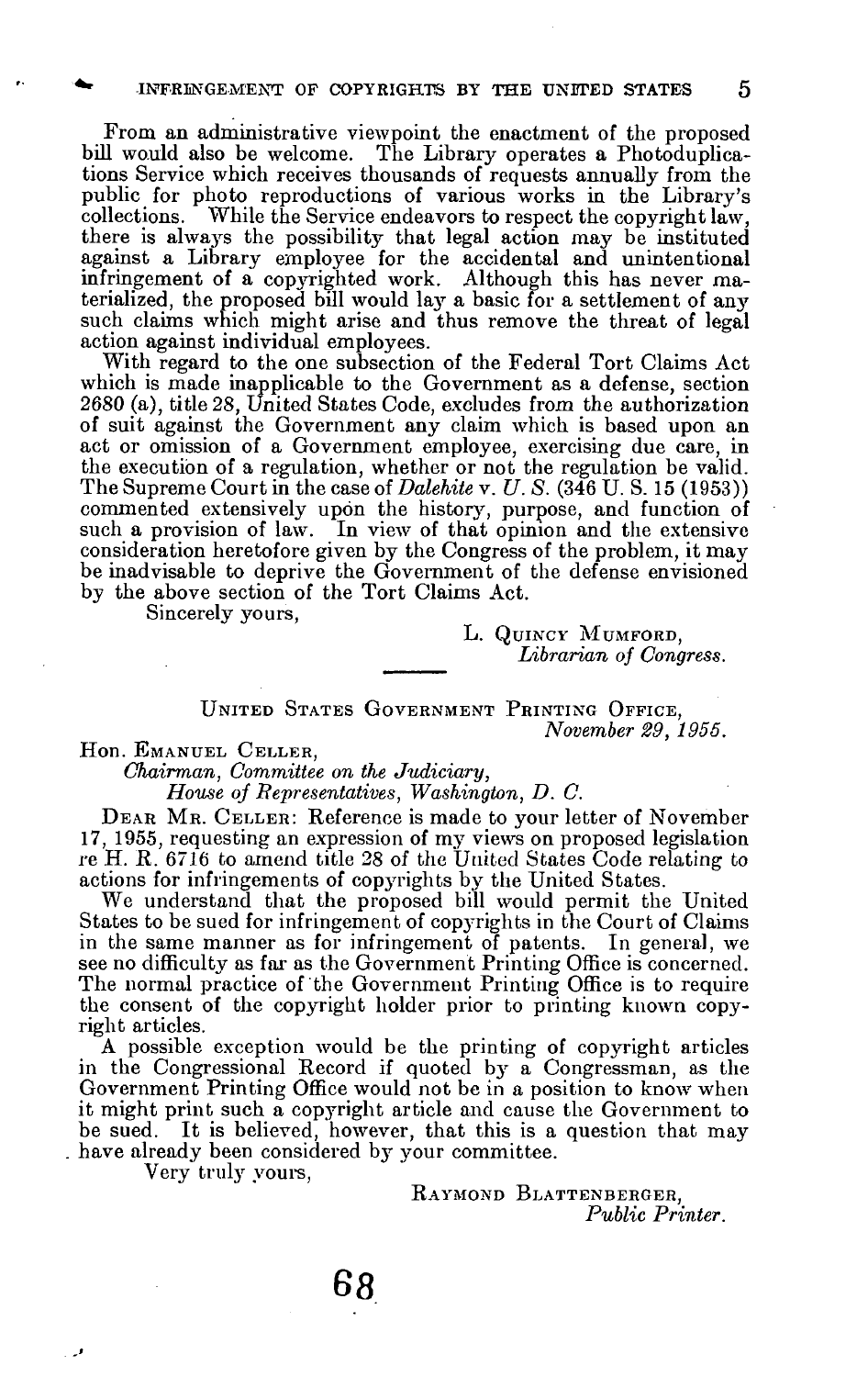### UNITED STATES INFORMATION AGENCY, **OFFICE OF THE DIRECTOR,**  *Washington, December 18, 1955.*

### **Hon. EMANUEL CELLER,**

*House of Representatives.* 

**DEA R MR . CELLER: I refer to your letter of November 23 , 1955 ,**  requesting the views of the Agency on H. R. 6716 to amend title 28 **of the United States Code relating to actions for infringement of copyrights by the United States, which letter was acknowledged on Novembe r 30 , 1955 .** 

**We are of the view generally that the proposed legislation is sound and equitable. The Federal Government should pay for the use of property of private persons, including copyrights protected under the laws of the United States, and should permit itself to be sued for unauthorized use of such copyrights. We do, however, have objections or reservations regarding certain possible application of the legislation.** 

**As you know, this Agency uses materials from all available sources in the overseas information program and frequently must acquire copyrights. While the Agency does not knowingly use materials without the permission of the copyright owner, it is not always possible in this extremely complex field to know the exact status of all outstanding rights. When rights protected by the copyright laws of the United States are unintentionally infringed through use of materials in the program, we believe that an opportunity for recovery of just compensation should be available to the rights holder, and the proposed legislation would provide for such recovery in case of infringement of statutory copyrights.** 

**It appears, however, that the proposed legislation does not cover infringements of common law property rights in unpublished works. Such rights are recognized in section 2 of title 1 7 of the United States Code. They are not expressly protected by the copyright laws and accordingly there is considerable question as to whether infringement by the Government of an unpublished work would be within the purview of the proposed legislation.** 

**While we believe the proposed legislation is equitable and favor its enactment in modified form, we are of the opinion that the legislation m a y be too sweeping in its coverage in that it makes the Government liable for infringements of copyright "by a contractor, subcontractor, or any person or corporation pursuant to a contract with or authoriza**tion by the Government." We believe the liability of the Govern**ment should be limited to infringements directly by the Government since the control of those intangible rights through license operations would be most difficult.** 

**The copyright owner under the proposed legislation is entitled to such damages as the copyright owner may have suffered due to infringement "in accordance with the procedure and terms, including the minimum statutory damages set forth in section 10 1 (b) of title**  17 of the United States Code." The last sentence of subsection 101 **(b) provides that "\* \* \* the foregoing exceptions shall not deprive the copyright proprietors of any other remedy given him under this**  law." Other subsections of the code provide injunctive relief, im**pounding of alleged infringing materials during a suit, and for their subsequent destruction. We strongly recommend that the proposed**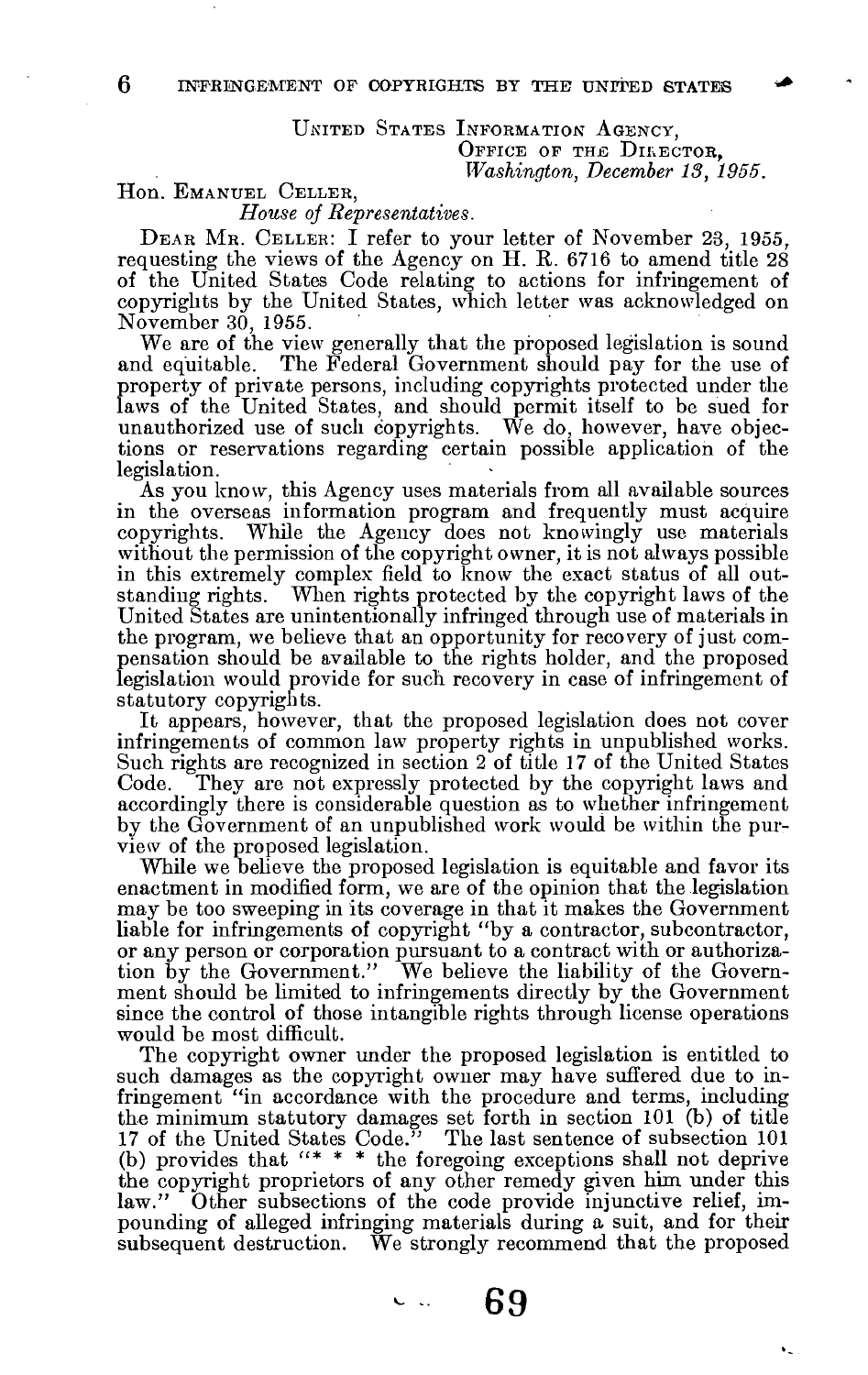**legislation clearly make inapplicable any and all of the above remedies against the Government and provide only for monetary compensation as damages.** 

**The proposed legislation is not b} <sup>r</sup> its terms limited to infringements in the United States. On the other hand, the Federal Tort Claims Act, the provisions of which are made available for settlement of copyright infringement, does not apply to claims arising abroad (as to the impracticability of extending the jurisdiction of such type of statutes to incidents occurring on foreign soil, see the decision of the United States Supreme Court in the case of** *Spelar* **v.** *United States,*  **3 3 8 U. S. 217) . We are of the view that the proposed legislation should be applicable only to infringements occurring in the United States.** 

**Finally, the proposed legislation provides a remedy for infringement of "any work protected under the copyright laws of the United States."**  Section 9 of title 17 of the United States Code, as amended, provides **that the copyright secured by this title shall "extend" to the work of an author or proprietor who is a citizen or,subject of a foreign state or nation with whom the United States has a treaty or convention, including the Universal Copyright Convention. Accordingly, unless specifically limited, the legislation may be considered as applicable to infringements abroad of materials copyrighted by an alien in any country signatory to the Universal Copyright Convention or to any other copyright agreement. This Agency is opposed to such application of the legislation.** 

**Sincerely,** 

**ABBOTT WASHBURN ,**  *Acting Director.* 

THE SECRETARY OF COMMERCE. *Washington, May 22, 1956.* 

**Hon. EMANUEL CELLER,** 

٠.

*Chairman, Committee on the Judiciary,* 

*House of Representatives, Washington, D. C.* 

**DEA R MR . CHAIRMAN: This letter is in reply to your request of November 16 , 1955 , for the views of this Department with respect to H. R. 6716 , a bill to amend title 2 8 of the United States Code relating to actions for infringements of copyrights by the United States.** 

**H. R. 671 6 would amend title 2 8 of the United States Code to provide that when a copyright has been infringed by the United States, the copyright holder may recover damages from the United States for such infringement. At present copyright holders are limited to recovery from the employee who performed the act of infringement.** 

**This Department recommends enactment of legislation for this purpose.** 

**In the normal instance, infringement of a copyright occurs in the course of normal employment of the employee who is acting for the benefit of the Government and not for his own personal benefit. It, therefore, appears to be appropriate that the legislation provide**  specifically that there shall be no right of recovery against the Govern**ment employee for an infringement of copyright by the employee in the course of his Federal employment.**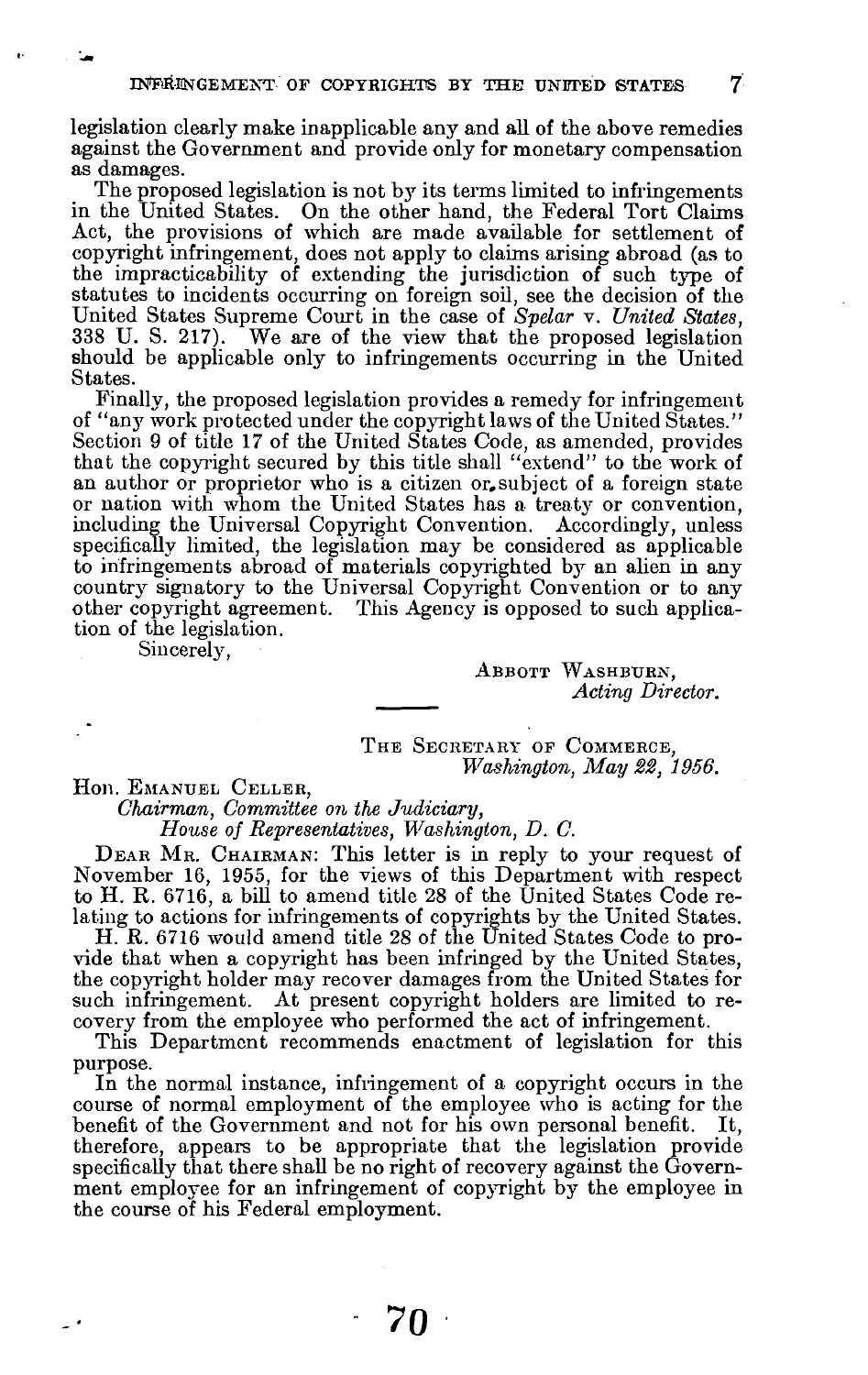It would also appear to be desirable that in the legislation, or in the legislative history accompanying it, there be specific mention that the legislation is not intended to deny to the Government the benefits of the "fair use" doctrine.

Subject to your consideration of these comments, enactment of H . **R . 671 <sup>6</sup>** is recommended.

We have been advised by the Bureau of the Budget that it would interpose no objection to the submission of this report to your committee .

Sincerely yours,

SINCLAIR WEEKS, *Secretary of Commerce.* 

# **DEPARTMENT OP THE NAVY , OFFICE OF THE JUDGE ADVOCATE GENERAL,**  *Washington 25, D. C, May 23, 1956.*

Hon . **EMANUEL CELLER,** 

*- Chairman, Committee gn the Judiciary,* 

*House of Representatives, Washington 25, D. C.* 

**<sup>M</sup> Y DEA R MR . CHAIRMAN**: Your request for the comments of the Departmen t of Defense on H . **R . 6716 ,** a bill to amen d title **2 8** of the United States Code relating to actions for infringements of copyrights by the United States, has been assigned to this Department by the Secretary of Defense for the preparation of a report thereon expressing the views of the Department of Defense.

H. R. 6716 would waive the sovereign immunity of the United States for infringement of copyrights by extending the provisions of section 1498, title 28, United States Code, to permit an action in the Court of Claims or the United States district court for copyright infringements as well as patent infringements. It would further permit the owner of a copyright to pursue administrative remedies available under the Federal Tort Claims Act (28 U.S. C. 2671–2680), in cases where the claim for damages for infringement does not exceed **\$1,000 .** 

Inasmuch as employees of the United States acting for the benefit of the Government are now personally liable for copyright infringement, it appears proper that the Government assume responsibility for such acts. Furthermore, it seems illogical to treat copyright infringements by the United States differently from patent infringements, in view of the common philosophy which sustains copyright and patent protection on the part of the Federal Government.

However, it is believed that any administrative recovery made available for copyright or patent infringement should not fall under the Federal Tort Claims Act. The Federal Tort Claims Act is the established remedy against the United States for money damages for injury or loss of property, or personal injury or death caused by the negligent or wrongful act or omission of any employee of the Government while acting within the scope of his office or employment. Section 2671 contains definitions of "Federal agency" and "employee of the Government" which, when read together, indicate that torts of contractors and their employees are not included thereunder. The proposed bill, however, contemplates liability on the part of the United States for copyright infringements "by a contractor, subcontractor, or any person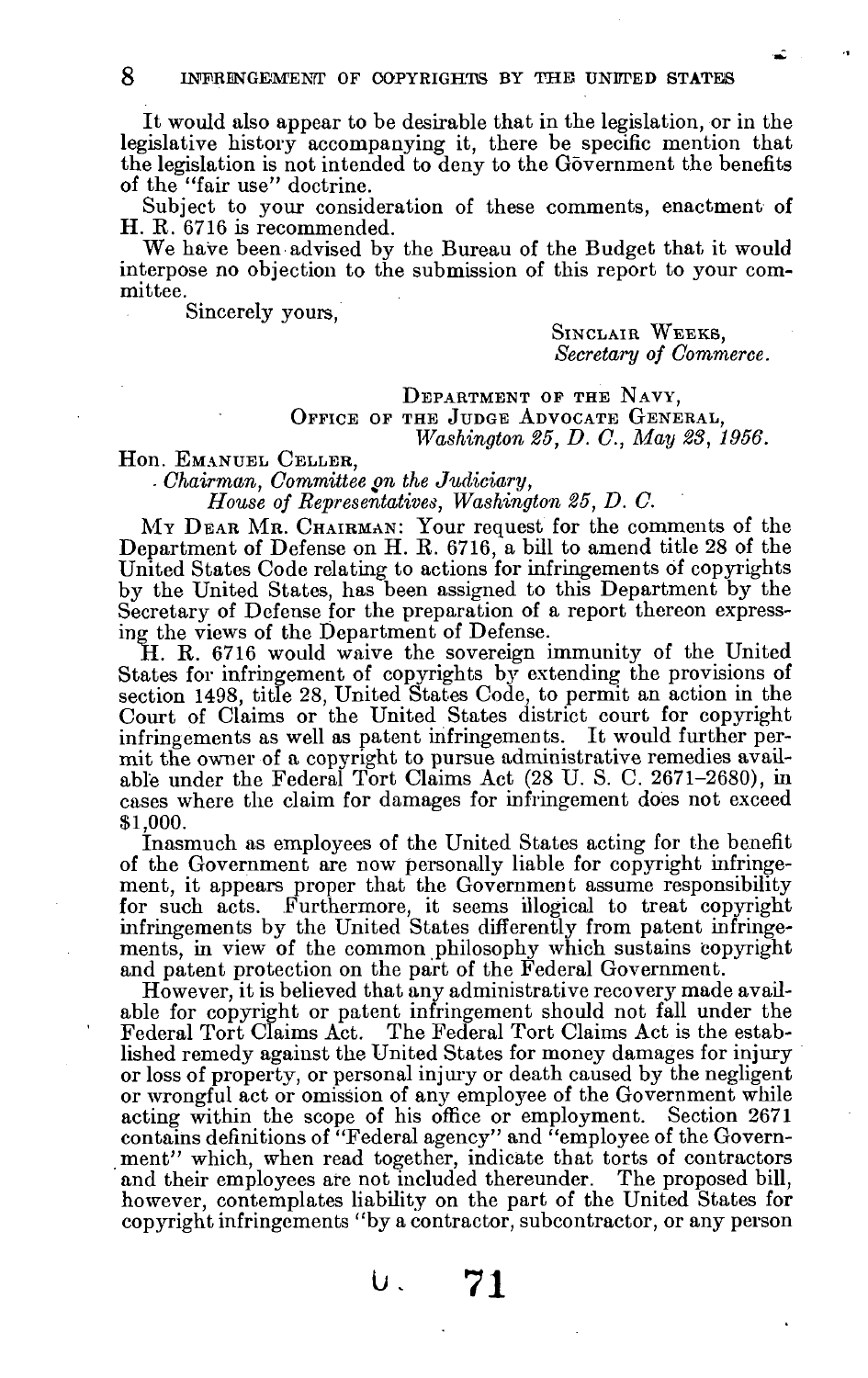**•or corporation pursuant to a contract with or authorization of the**  The Federal Tort Claims Act has been the subject **of numerous court opinions and there has been established therefrom a body of case law which, if applied in the administrative disposition of copyright cases, might conflict with the apparent purpose of the proposed bill. Rather than trying to adapt the Federal Tort Claims**  Act procedures to copyright claims it would appear preferable to pro**vide administrative settlement authority separate and distinct from the Federal Tort Claims Act. Further, as in the case of the statute permitting purchase of releases for past infringement of patents (31 U. S. C. 649b (195 4 Supp.)), there should be no monetary limit on the administrative settlement authority. Illustrative statutory provisions conferring authority to settle administrative patent claims are title 35, United States Code, section 9 1 (1946) , title 22 United States Code, section 1758 (c) (195 4 Supp.), and title 35 United States Code, section 183 (1952) .** 

**It is believed desirable, in order to parallel the statutory framework for patent infringement by the Government, to include in the statement of applicable statute of limitations a provision tolling the statute during the pendency of an administrative claim similar to that included in title 35, United States Code, section 286 (1952 ) and title 22, United States Code, section 1758 (e) (195 4 Supp.).** 

**The statute should, as in the case of the patent infringement statute (second paragraph, 28 U. S. C. 1498) , have a strict clause providing that governmental liability for acts done by contractors shall attach only to infringing acts done with the authorization or consent of the Government. If this is not done, the Government will have no control over the acts of contractors which would create governmental liability. In addition, the statute should, as in the case of the patent statute (fourth sentence, 28 U. S. C. 1498) , limit the situations in which a Government employee may sue the Government for copyright infringement.** 

**Finally, the bill should be amended by insertion of the word "exclusive" before the word "remedy" in line 2, page 2, of the bill.**  The purpose of this suggestion is to make clear the absence of civil **or criminal liability on the part of employees who actually carry out the infringing acts, and to avoid the problem of Government procurement being held up by suits for injunction against Government contractors based on alleged copyright infringement. In this way, the bill will parallel existing law (28 U. S. C. 1498 ) with respect to governmental infringement of patents.** 

**Your attention is invited to title 31, United States Code, section 649b (1954 Supp.), which provides in general that appropriations for the military departments available for procurement or manufacture of supplies, equipment, and materials shall be available for the purchase or other acquisition of certain listed rights in the patent, copyright, and technical data fields. If H. R. 6716 becomes law, it should be accompanied by an amendment to title 31, United States Code, section 649b, so as to insert the words "copyright or" before the words "letters patent" at the end of the first sentence of that section. This amendment would make funds available for the administrative settlement of claims for copyright infringement which would complement the administrative authority proposed in H. R. 6716.** 

ź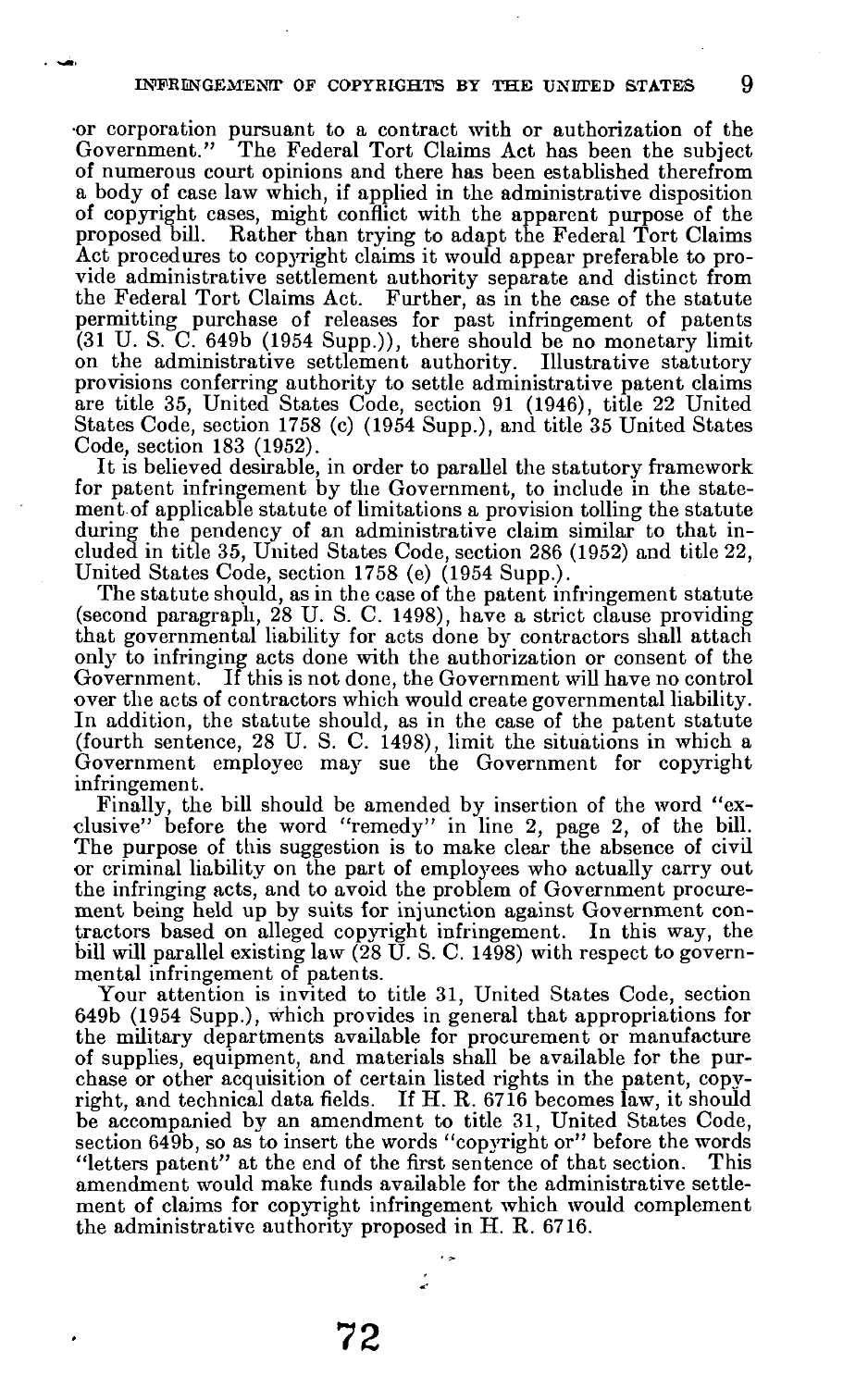**The Department of the Navy , on behalf of the Department of**  Defense, recommends the enactment of H. R. 6716 provided it is **amended to remedy the deficiencies noted above.** 

**This report has been coordinated within the Department of Defense in accordance with procedures prescribed by the Secretary of Defense.** 

The Department of the Navy has been advised by the Bureau of **the Budge t that there would be no objection to the submission of this report to the Congress.** 

**For the Secretary of the Navy.** 

**Sincerely yours,** 

# IRA H. NUNN, *Rear Admiral USN, Judge Advocate General of the Navy.*

**DEPARTMENT OF STATE,** *Washington, May 28, 1956.*  Ľ,

Hon. EMANUEL CELLER,

*Chairman, Committee on the Judiciary,* 

# *House oj Representatives.*

**DEA R MR . CELLER: Reference is made to your letter of December 23, 1955 , requesting the Department's views on H. R. 6716 , to amend title 28 of the United States Code relating to actions for infringements of copyrights b y the United States, and to the Department's interim reply of December 28, 1955 .** 

**The principal purpose of this bill is to provide a remedy in the Court of Claims or in any district court for the infringement by the United States Government of any work protected under the copyright laws of the United States. This is a matter which is primarily domestic in character, and therefore not of primary concern to this Department.** 

**There is one aspect of the bill, however, which is related to this Department's functions. As the Department understands the bill, if (1 ) a work is protected under the copyright laws of the United States and (2) it is infringed by the United States, the copyright owner can sue the United States Government in the Court of Claims or in any district court for damages; if neither condition is satisfied or if one is but not the other, no action against the United States Government would lie. There is no indication that action would not lie if the acts of infringement by the United States occurred abroad. Thus, if this bill were to become law, the United States might commit an act, for example, in France which infringed upon a work of a French national which, in addition to having other copyrights, happened to be protected under the United States copyright laws as well.** 

**While the Department believes that the United States should**  respect the property rights of foreign nationals in their copyrighted **works and should provide due recompense whenever such rights are utilized, it is questionable whether it is desirable to create a remedy for infringements of foreign rights in the manner set forth by H. R. 6716 . The Department is unaware of any serious problems related to actions of the United States abroad infringing copyrights which necessitate remedial legislation of this type. Moreover, the creation of a statutory right of suit against the-United States for acts com-**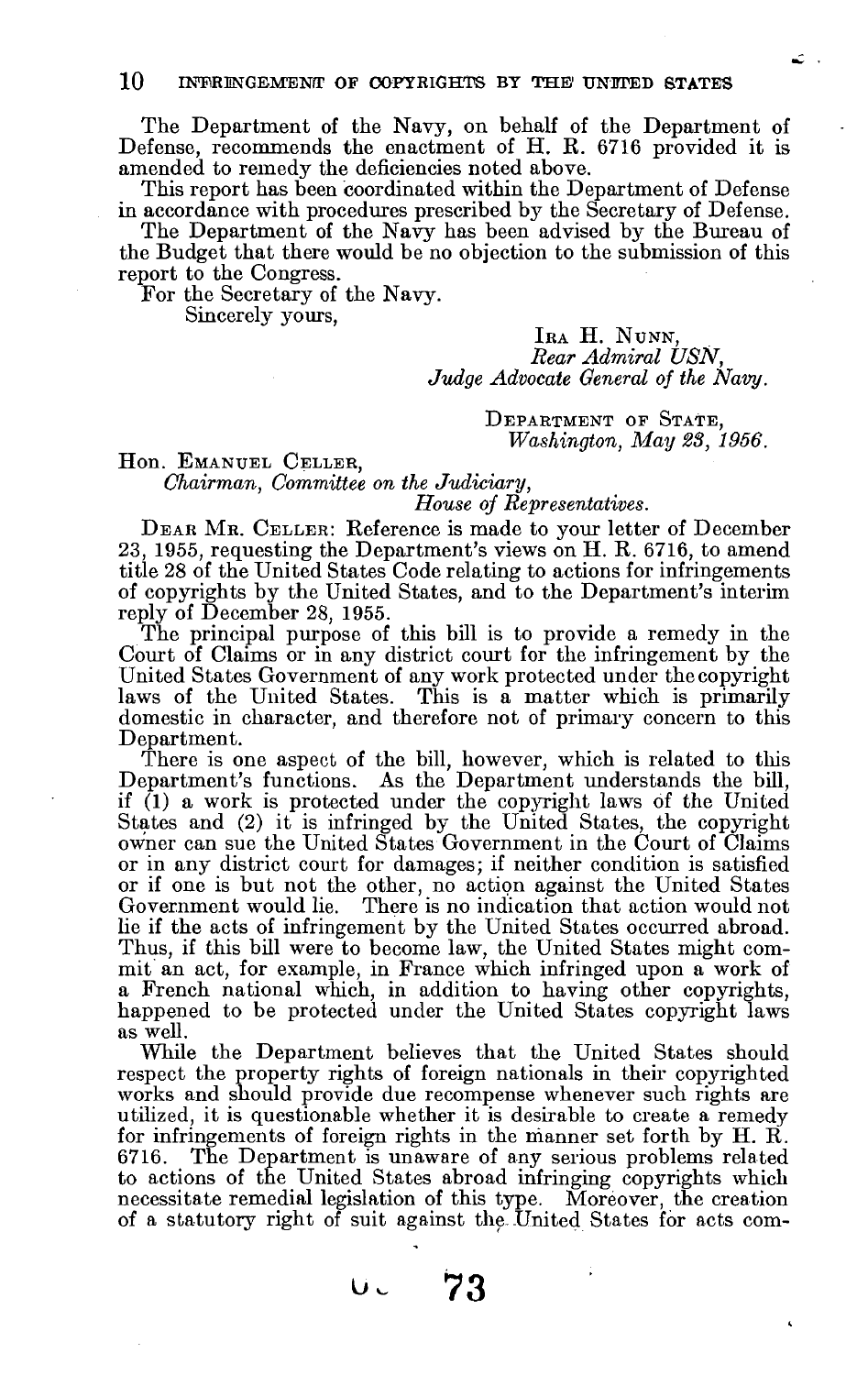mitted abroad in the form and context of H. R. 6716 would open an avenue of legal action which could give rise to further problems in related and in similar fields.

For these reasons the Department recommends that H. R. 6716 be amended to remove the possibility of its being interpreted as applying to acts of infringement in foreign countries. This might be done by amending the bill to limit its application to such acts as are committed in the United States and by defining precisely the term "United States" as so employed.

The Department has been informed by the Bureau of the Budget that there is no objection to the submission of this report.

Sincerely yours,

**ROBER T** C. **HILL,**  *Assistant Secretary*  (For the Secretary of State).

**RESOLUTION ADOPTED BY THE AMERICAN BAR ASSOCIATION RE H. R. 6716 (GOVERNMENT LIABILITY FOR COPYRIGHT INFRINGEMENT)** 

The board of governors of the American Bar Association has adopted the following resolution on  $H$ . R. 6716:

*"Resolved,* That the American Bar Association approves" the principle that the Government and agencies should be liable for copyright infringement and that copyright proprietors should have an appropriate remedy (or remedies) against the Government and its agencies for such infringement on a basis comparable to those available in actions against private citizens.

"Specifically, the association approves  $H. R. 6716$  insofar as it embodies this principle. "

### **CHANGES IN EXISTING LAW**

In compliance with clause 3 of rule XIII of the House of Representatives, there is printed below in roman existing law in which nochange is proposed, with matter proposed to be stricken out enclosed in black brackets, and new matter proposed to be added shown in. italic:

(28 United States Code)

# **§ 1498. [Paten t cases.]** *Patent and copyright cases.*

(a) Whenever an invention described in and covered by a patent of the United States is used or manufactured by or for the United States without license of the owner thereof or lawful right to use or manufacture the same, the owner's remedy shall be by action against the United States in the Court of Claims for the recovery of hisreasonable and entire compensation for such use and manufacture.

For the purposes of this section, the use or manufacture of an invention described in and covered by a patent of the United States. by a contractor, a subcontractor, or any person, firm, or corporation for the Government and with the authorization or consent of the Government, shall be construed as use or manufacture for the United States.

 $\ell$ .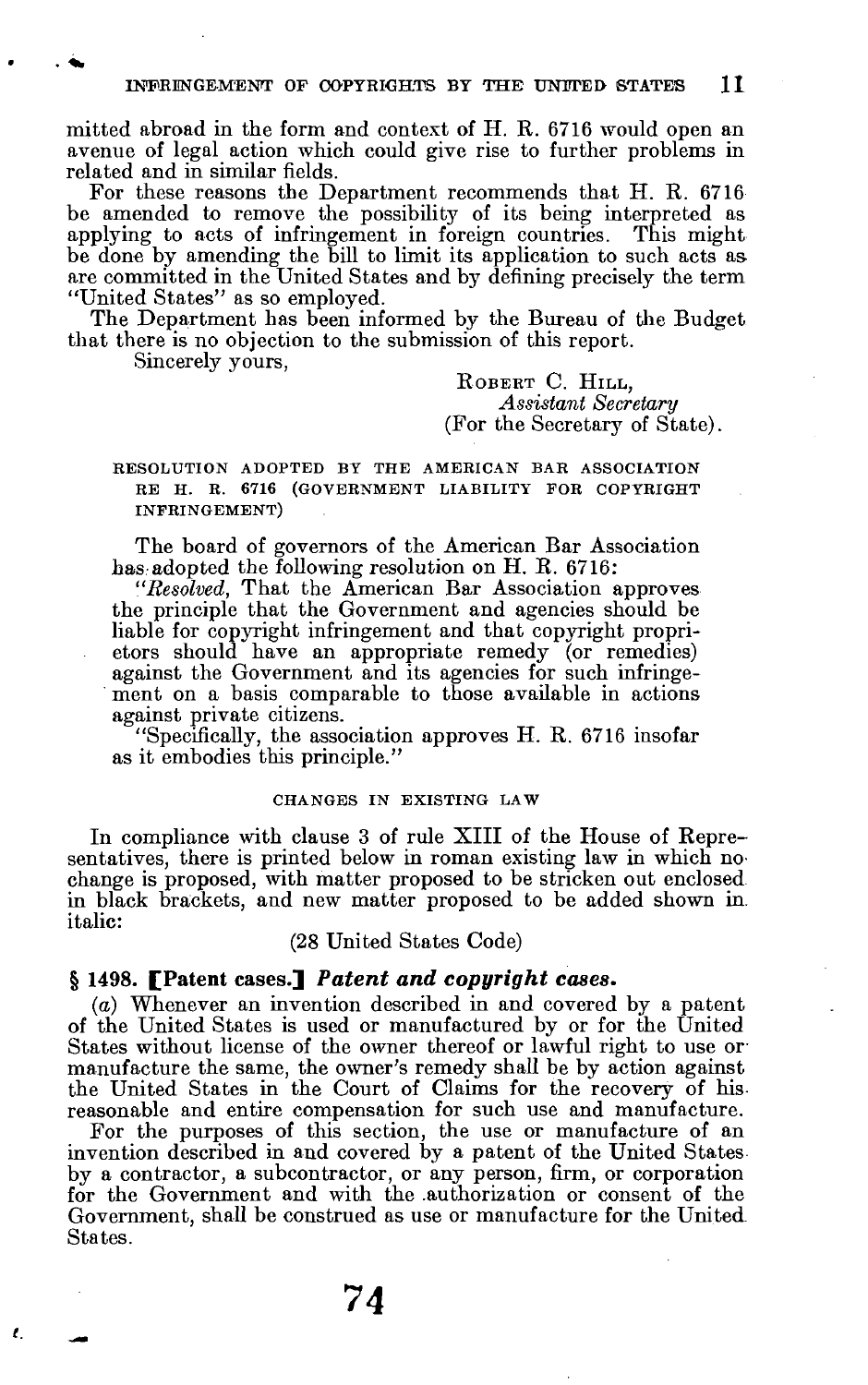**12 INFRINGEMENT OF COPYRIGHTS BY THE UNITED STATES** 

The court shall not award compensation under this section if the **claim is based on the use or manufacture by or for the United States of any article owned, leased, used by, or in, the possession of the United States prior to July 1, 1918.** 

**A Government employee shall have the right to bring suit against the Government under this section except where he was in a position to order, influence, or induce use of the invention by the Government. This section shall not confer a right of action on any patentee or any assignee of such patentee with respect to any invention discovered or invented by a person while in the employment or service of the United States, where the invention was related to the official functions of the employee, in cases in which such functions included research and -development, or in the making of which Government time, materials or facilities were used.** 

(6) *Whenever after December 31, 1958, the copyright in any work protected under the copyright laws of the United States shall be infringed*  by the United States, by a corporation owned or controlled by the United *States, or by a contractor, subcontractor, or any person, firm or corporation acting for the Government and with the authorization or consent of the Government, the exclusive remedy of the owner of such copyright shall be • byaction against the United States in the Court of Claims for the recovery of his reasonable and entire compensation as damages for such infringement, including the minimum statutory damages as set forth in section 101 (b) of title 17, United States Code: Provided, That a Government • employee shall have a right of action against the Government under this subsection except where he was in a position to order, influence, or induce use. of the copyrighted work by the Government: Provided, however, That this subsection shall not confer a right of action on any copyright owner or any assignee of such owner with respect to any copyrighted work prepared by a person while in the employment or service of the United States, where the copyrighted work was prepared as a part of the official functions of the employee, or in the preparation of which Government time, material or facilities were used: And provided further, That before such action against the United States has been instituted the appropriate corporation owned or controlled by the United States or the head of the appropriate department or agency of the Government, as the case may be, is authorized to enter into an agreement with the copyright owner in full settlement and compromise for the damages accruing to him by reason of such infringement and to settle the claim administratively out of available appropriations.* 

*Except as otherwise provided by law, no recovery shall be had for any infringement of a copyright covered by this subsection committed more than three years prior to the filing of the complaint or counter claim for infringement in the action, except that the period between the date of receipt of a written claim for compensation by the Department or agency of the Government or corporation owned or controlled by the United States, as the case may be, having authority to settle such claim and the date of mailing by the Government of a notice to the claimant that his claim has*  been denied shall not be counted as a part of the three years, unless suit *•is brought before the last-mentioned date.* 

**0 1**

 **75** 

A